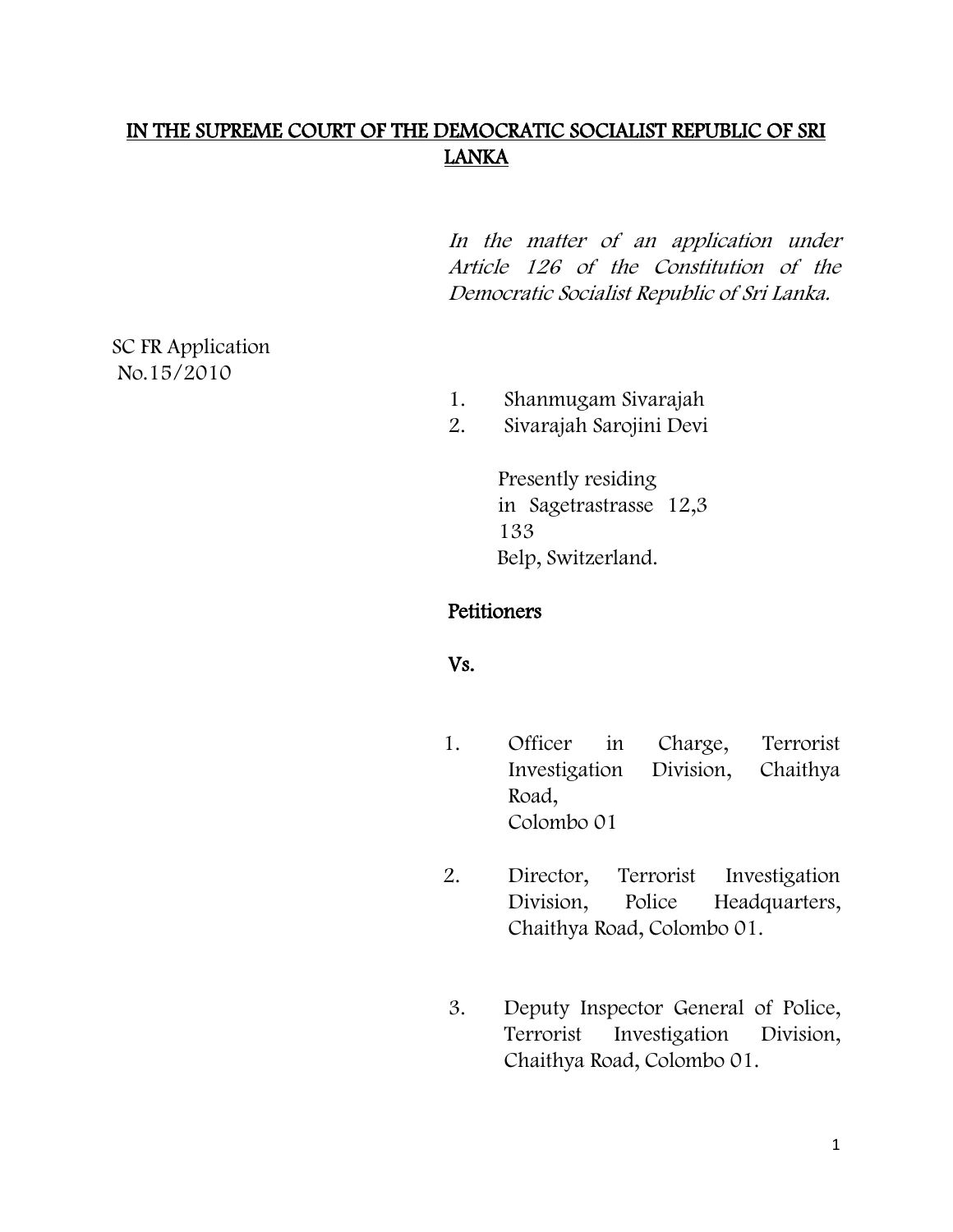- 4. Inspector Abdeen, Terrorist Investigation Division, Chaithya Road, Colombo 01.
- 5. Subair, Terrorist Investigation Division, Colombo 01.
- 6. Mr. Mahinda Balasuriya, Inspector General of Police, Police Head Quarters, Colombo 01.
- 6A. Mr. N.K.Illangakoon, Inspector General of Police, Police Headquarters, Colombo 1.
- 7. Secretary to the Ministry of Defence, Public Security and Law and Order, Ministry of Defence, Colomb o 02.
- 7A. Mr. B.M.U.D Basnayake Secretary to the Ministry of Defence, Public Security and Law and Order, Ministry of Defence, Colombo 2.
- 7B Eng. Karunasena Hettiarachchi, Secretary to the Ministry of Defence, Ministry of Defence, Colombo 2.
- 8. Mr. H. K. Balasuriya, Additional Secretary, Ministry of Defence, Public Security and Law and Order, Ministry of Defence, Colombo 02.

### 8A Mr. S.Hettiarachchi,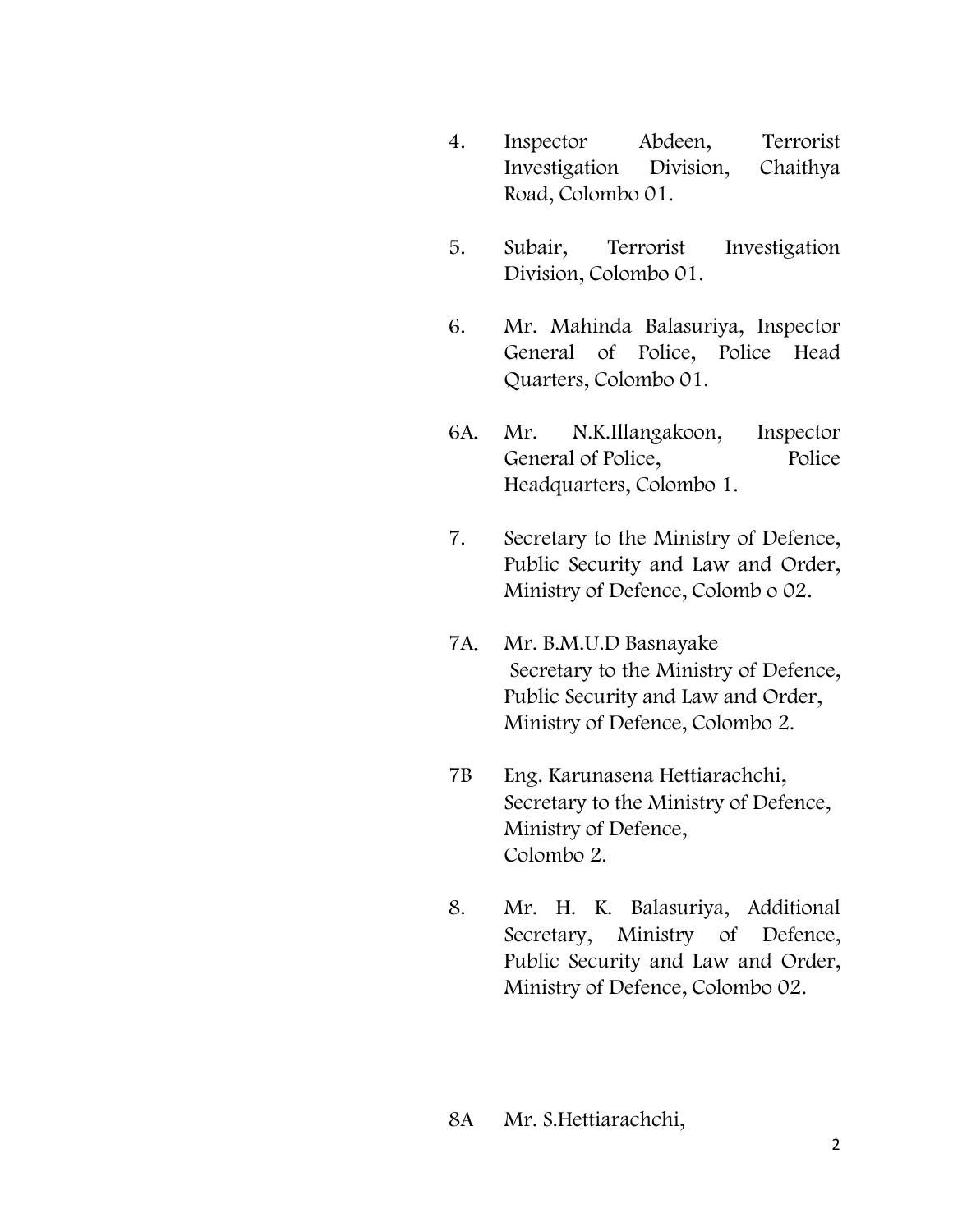Additional Secretary, Ministry of Defence, Public Security and Law and Oder, Ministry of Defence, Colombo 2.

- 8B Mr. S.Hettiarachchi, Additional Secretary Ministry of Defence, Ministry of Defence,Colomb Colombo 2
- 9. Mr. Lalith Weerathunga, Secretary to His Excellency the President, Presidential Secretariat, Colombo 01.
- 9A P.B.Abeykoon, Secretary to His Excellency the President, Presidential Secretariat, Colombo 01.
- 10. The Honourable Attorney General, Department of the Attorney General, Colombo 12.

### Respondents.

| <b>BEFORE:</b> | Priyasath Dep, PC, CJ.<br>B. P. Aluwihare, PC, $J &$<br>Anil Gooneratne, J.                                                       |
|----------------|-----------------------------------------------------------------------------------------------------------------------------------|
| COUNSEL:       | Saliya Pieris with Asthika Devendra and Thanuka Nandasiri<br>for the Petitioners.<br>Shanaka Wijesinghe, DSG for the Respondents. |
| ARGUED ON:     | 13.03.2017                                                                                                                        |

DECIDED ON: 27.07.2017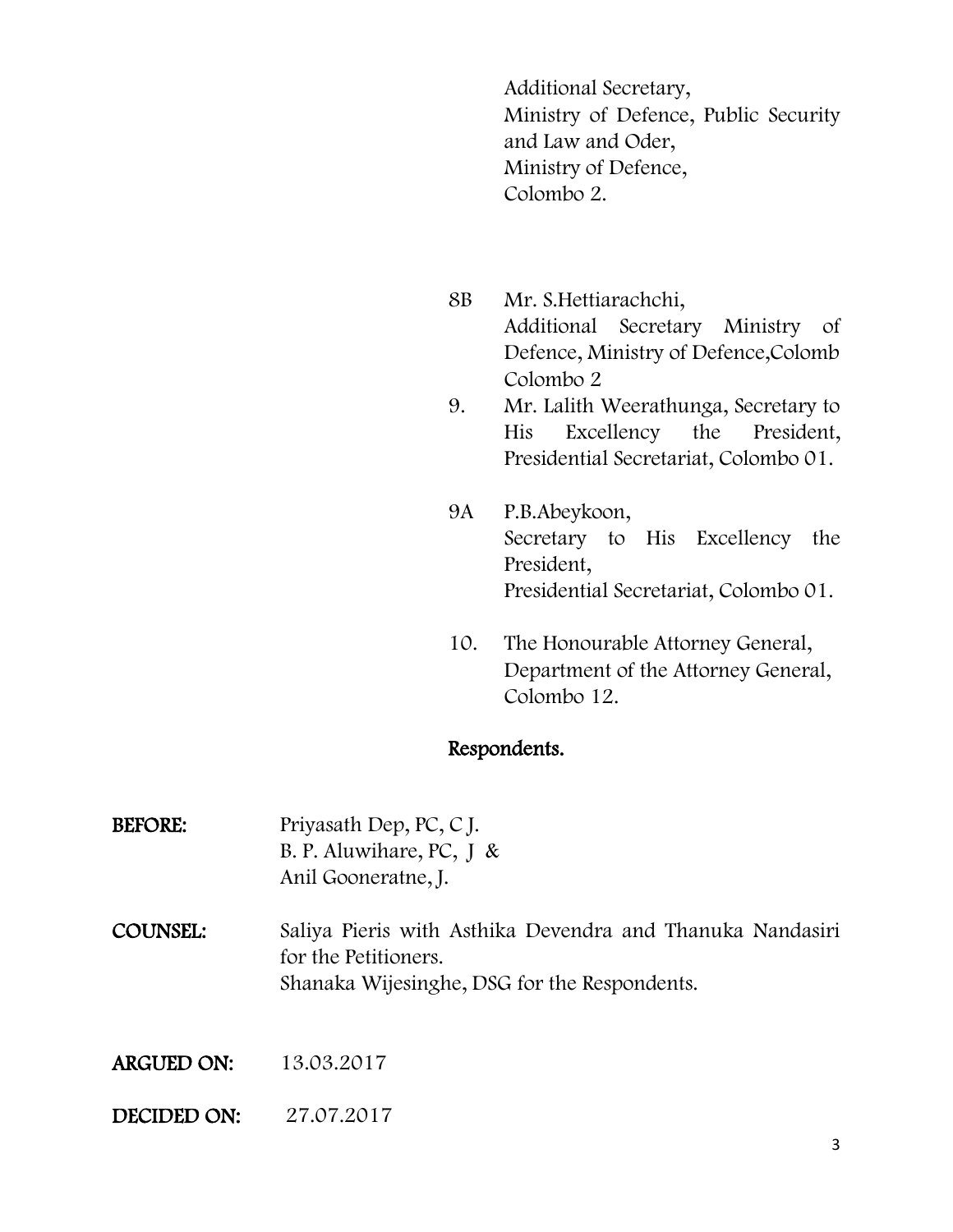# ALUWIHARE, PC, J

The petitioners in this case seek a declaration that their fundamental rights guaranteed by Article 12 (1) of the constitution have been infringed by the 1st to the 10<sup>th</sup> respondents.

Leave to proceed was granted by this court for the alleged violation of Article 12 (1) of the Constitution, on 29-04- 2010.

The gravamen of the Petitioners' complaint is that, the order of forfeiture of the property owned by the petitioners, in terms of Regulation 7 (1) of the Emergency (Proscription of the Liberation Tigers of Tamil Elam) Regulations 2009 was made without considering the relevant material, in violation of the rules of natural justice and that the said order of forfeiture is unreasonable and unfair. The Petitioners are seeking, by way of relief, an order from this court, a declaration that the said order made by his Excellency the President in his capacity as the Minister of Defence, is null and void and of no force in law.

The Regulations aforesaid (hereinafter referred to as Emergency Regulations), were proclaimed by Gazette extraordinary bearing number 1583/12 of 7<sup>th</sup> January 2009 and subsequently amended by Gazette extraordinary bearing number 1606/12 of 18th June 2009.

# Background :

Petitioners to the present application became the owners of the building in question by a deed of transfer bearing No.7143 attested by Notary Public Mrs. S Ganagatharan on 22nd of August 2005. The said premises originally bore the assessment number 18/1, 1st Chapel lane, but presently bears three separate assessment numbers  $18/1, 18/1 - 1/1$  and  $18/1 - 2/1, 1$ <sup>st</sup> Chapel Lane, Colombo 6.

The petitioners who are at present domiciled in Switzerland had executed a special power of attorney in favour of Ms. Valarmathy Suntharalingam to act as their attorney in order to, inter *alia* superintend, manage and control the said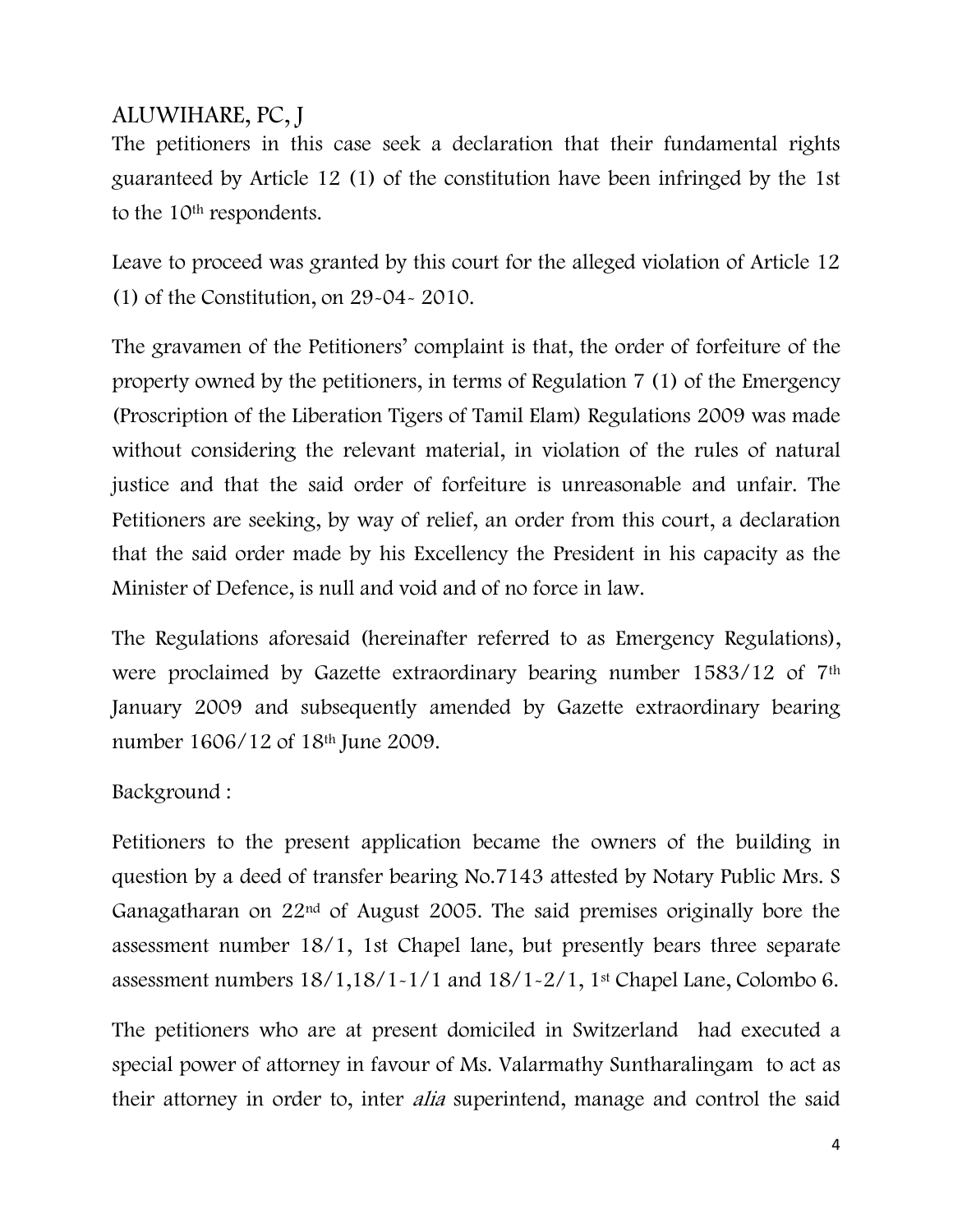premises and also to appear before any court in Sri Lanka, in all matters in connection with the said property.

Petitioners had executed an additional power of attorney on the 12th.04. 2010, so as to avoid any doubt regarding the previous power of attorney in favour of the aforesaid Ms. Valarmathy Suntharalingam.

Initially, a Sivapragasm Vijayanesan, a cousin of the 2nd petitioner, had looked after the premises in question. In 2006 Mr. Sivapragasam Vijayanesan had given the 1st floor of the aforesaid premises on lease to an organization named "Centre for Health Care". Subsequent to the execution of the said lease, in 2008, Mr. Vijayanesan had migrated to Australia. Thereafter, upon the request of the petitioners, another cousin of the 1st petitioner, their present attorney Ms. Valarmathy Suntharalingam had come into occupation of the ground floor of the premises and further had collected the rent from the tenants on the other two floors.

Petitioners had been informed by Ms. Suntharalingam, that on 26<sup>th</sup> June 2009, several police officers attached to the Terrorist Investigation Division, including 4th and 5th Respondents had come to the said 'Centre for Health Care' and arrested three Tamil persons who had been working for that Centre. The said Respondents had also arrested the caretaker of the building, namely Wigneshwaran Kandusami who had been employed by the Centre for Health Care.

As per the reports filed by the 1<sup>st</sup> Respondent, the Centre for Health Care a nongovernmental organisation, was alleged to have been a front organisation for the LTTE. On the very same day, Ms. Suntharalingam who had proceeded to the Wellawatte Police station to lodge a complaint and she had been directed to the Terrorist Investigation Division (hereinafter also referred to as the TID).

Ms. Suntharalingam, thereafter, on the advice of the petitioners had met the 1<sup>st</sup> Respondent, the OIC-TID, on 28.072009 and had complained to him that the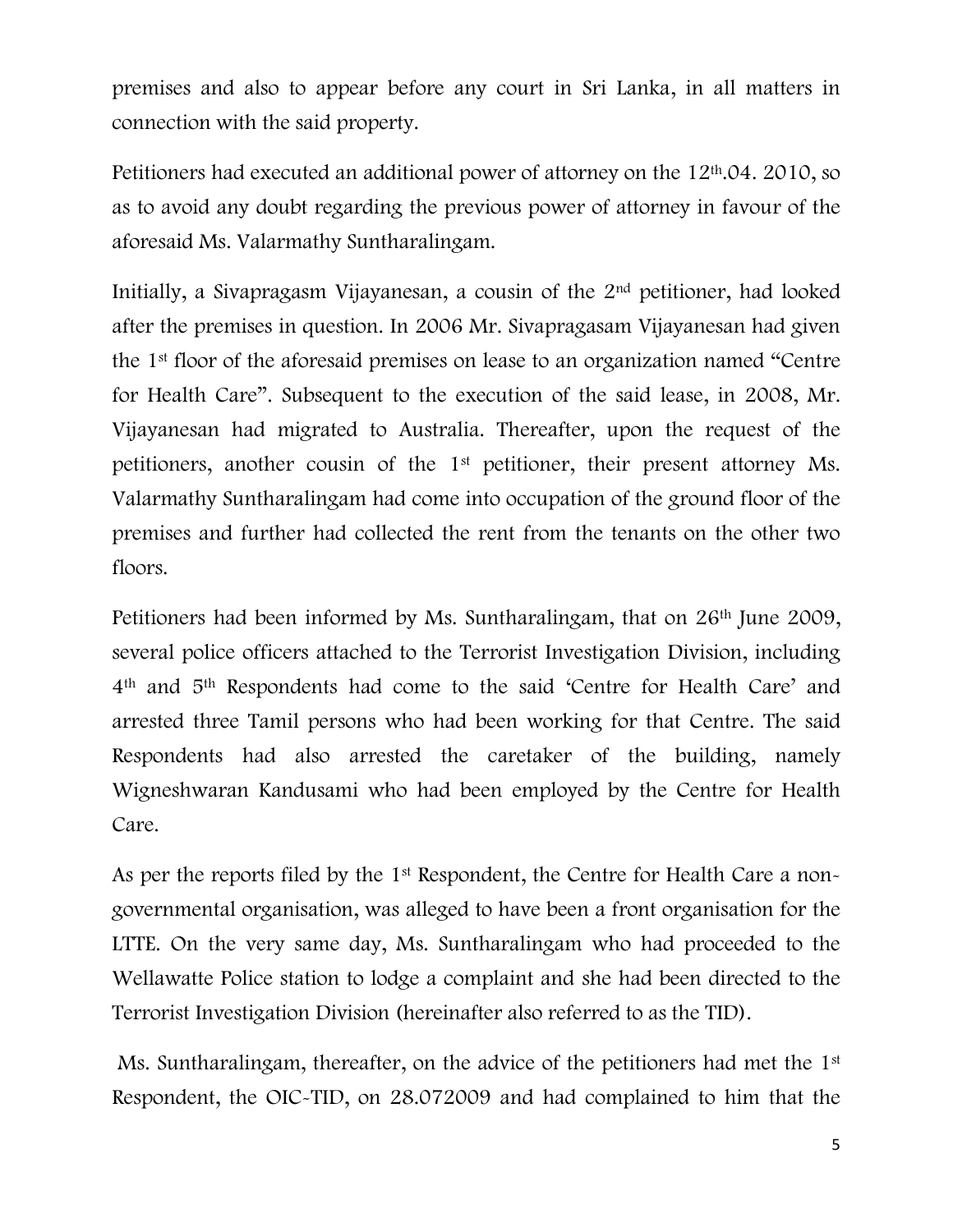premises concerned has been unlawfully occupied purportedly under the authority of the OIC-TID. The 1st Respondent, however, had refused to entertain the complaint on the ground that Ms. Suntharalingam has no right /authority over the premises.

The Petitioners states that there was no justification for the 1<sup>st</sup> Respondent's action as Ms. Suntharalingam as the holder of the power of attorney, is legally empowered to act on their behalf who happened to be the holder of their power of attorney.

There is ample material in documents filed by the Petitioners, to establish that the Petitioners were the owners of the premises concerned at the time relevant to the incident referred to in this application. The documents have not been challenged by the Respondents other than to say that the "Centre for Health Care" was run by the LTTE.

It was in this backdrop that his excellency the President, in his capacity as the Minister of Defence, acting under the aforesaid Emergency Regulations made an order forfeiting the premises in question, to the State.

By the document marked and produced as P10A, Additional Secretary (police) of the Ministry of Defence, Law and Order had communicated to the Inspector General of Police, that his excellency the President had authorised the forfeiture of certain properties inclusive of the premises in question.

Interestingly, it's the Additional Secretary (police) who had sought permission from Secretary Defence to request his excellency the President to authorise the forfeiture of property in terms of Regulation 7 (1), asserting that the IGP had confirmed, that the Centre for Health Care was being run with the funding from the LTTE. (Documents P10B).

The Secretary Defence, on the same document, had made an endorsement addressed to his excellency the president seeking authorisation for the forfeiture,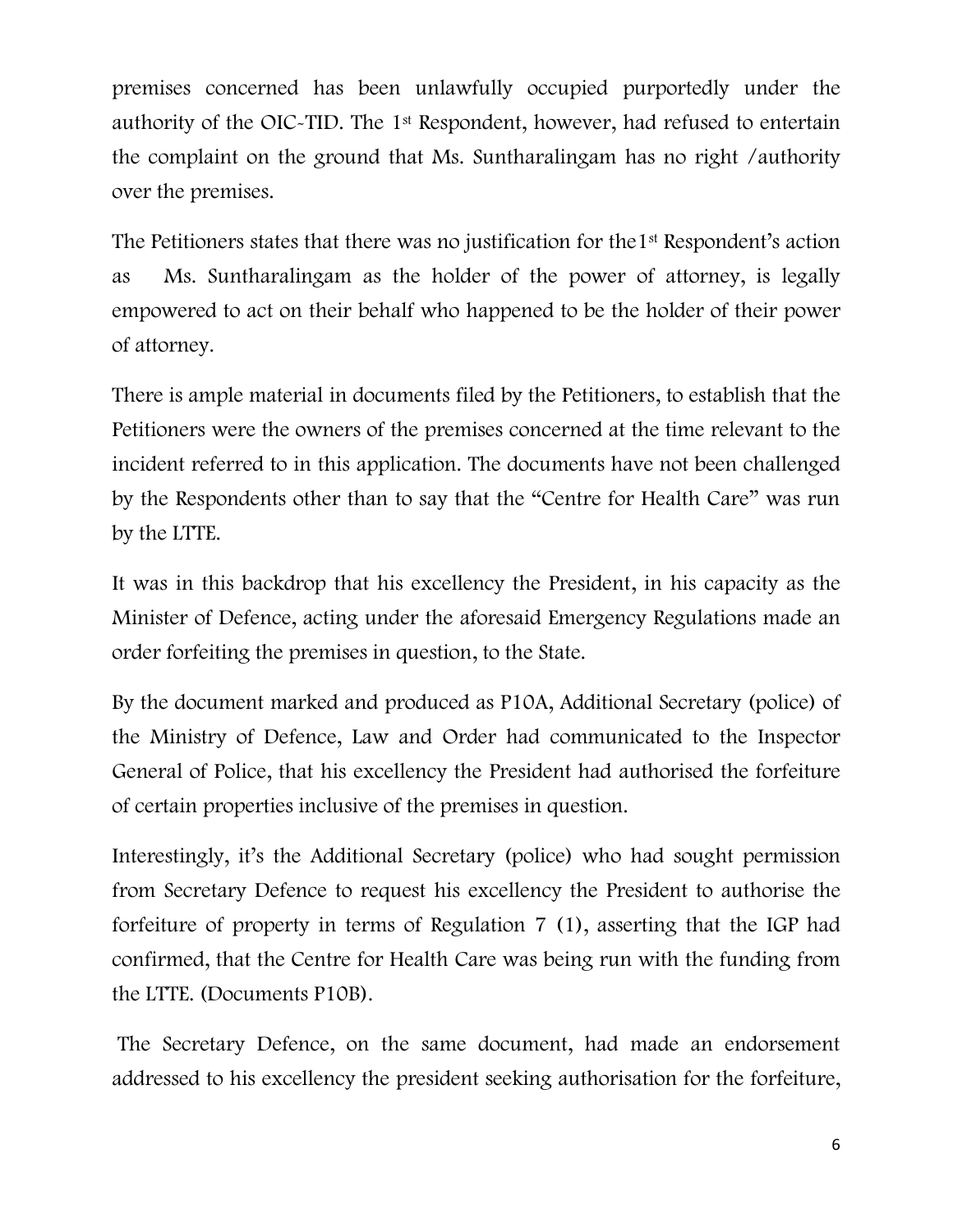(P10C). At the foot of that document, P10C, his excellency the president had made an endorsement "approved" and had placed the signature.

In terms of Regulation 7 (1) of the Emergency (Proscription of the Liberation Tigers of Tamil Eelam) Regulations, published in the Gazette dated 7th January 2009 bearing No.1583/2, power is vested with the Minister of Defence to forfeit to the state, moneys, securities or credits which are being used or intended to be used for the purposes of the proscribed organisation or any other movable/immovable property belonging to such organization. The order must be in writing, and is to be made only after such inquiry, as the Minister thinks fit.

The above Regulation had been amended by insertion of Regulation 7A by the Gazette of 18-6-2009 bearing number 1606/23 and which, inter alia reads thus:

## No Person shall-

(a)….

(b)…

(c) rent, lease or obtain or procure any movable or immovable property, material or other thing:

 $(d)$ ...

(e)…

On behalf of himself or any person or body of persons (whether incorporated or unincorporated) in

contravention of the provisions of these regulations, with to or for, the Organisation styled the "Liberation Tigers of Tamil Elam" or any member of such organisation.

(2) Any person who acts in contravention of the provisions of paragraph (1) of this regulation shall be guilty of an offence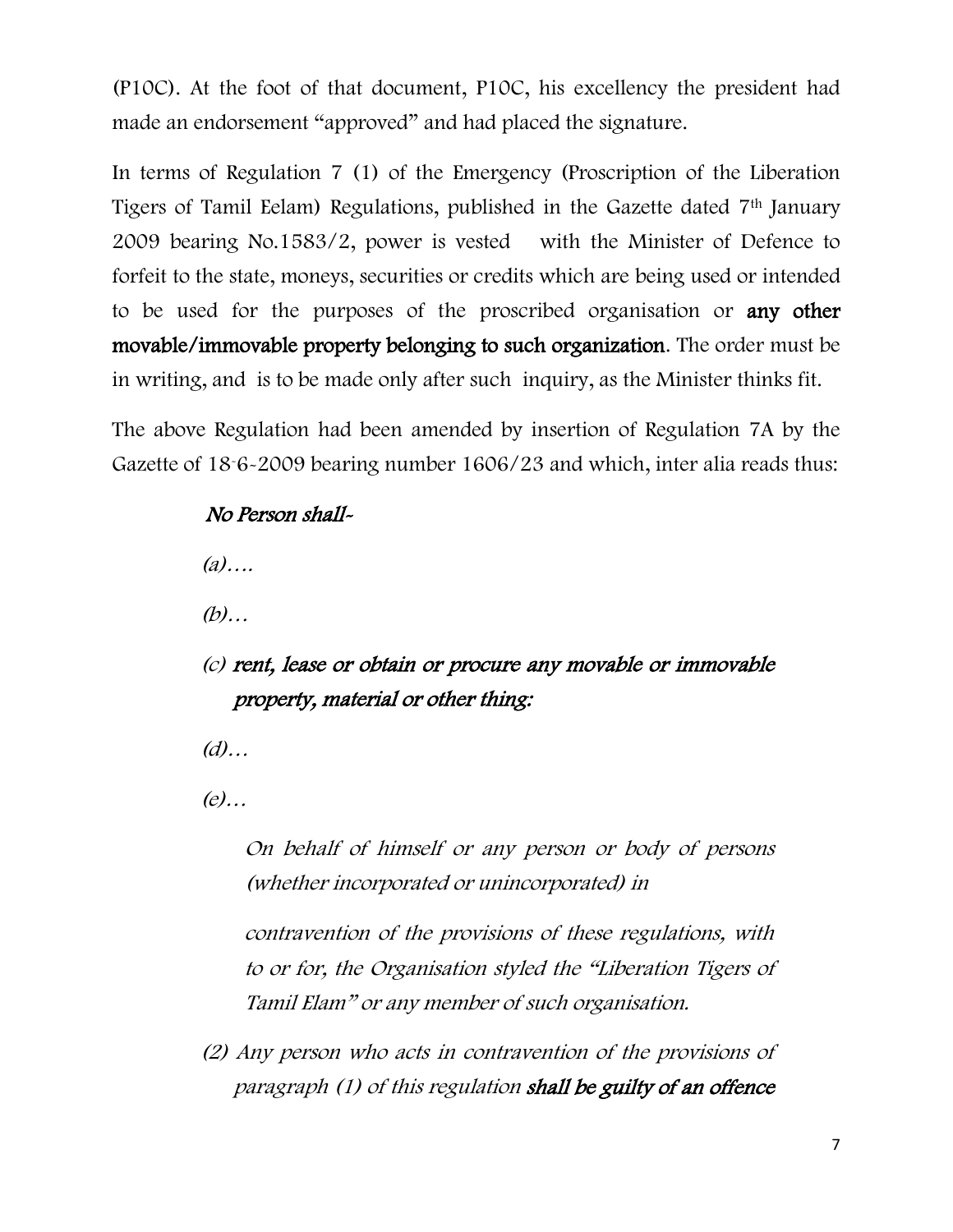# and all property or money, which is the subject of such offence shall be forfeited to the State.

In his recommendation to the 7<sup>th</sup> respondent (P10B), the Additional Secretary claims, the Inspector General of Police has established after inquiries, that the Centre for Health Care is a Non-Governmental Organisation run by the LTTE and that the movable and immovable property had been used for the purposes of the LTTE and that the Inspector General of Police had recommended that the property referred to, in the Annexure A4 be forfeited.

Nowhere in 7th Respondent's recommendation, (P10B) is it asserted that the premises in question belongs to the LTTE.

Analysis of the Emergency Regulations aforesaid would be critical in my view in deciding as to whether the decision to forfeit the property is arbitrary and unreasonable and the forfeiture is illegal as claimed by the Petitioners, which forfeiture in turn had infringed their fundamental rights.

It is clear that the applicable provision for the order of forfeiture in the instant case is Regulation 7, in as much there is no evidence that any one had been charged under Regulation 7A (1), the only other section under which forfeiture can be affected.

Before an order for forfeiture can be made, however, it is imperative to establish that the property concerned should belong to a proscribed organization, in the instant case, the LTTE. It is a further requirement that the minister should hold such inquiry as he thinks fit before the decision is made.

The petitioners complain that no such inquiry had been held and as they have title to the property which could have been easily established through title deeds, they were not given an opportunity to make representations. Furthermore, the Centre for Health Care had leased only one of the floors of the premises in question and in proof of that, a letter written on behalf of the Centre For Health Care in 2007 had been marked and produced as P5. By the said letter Programme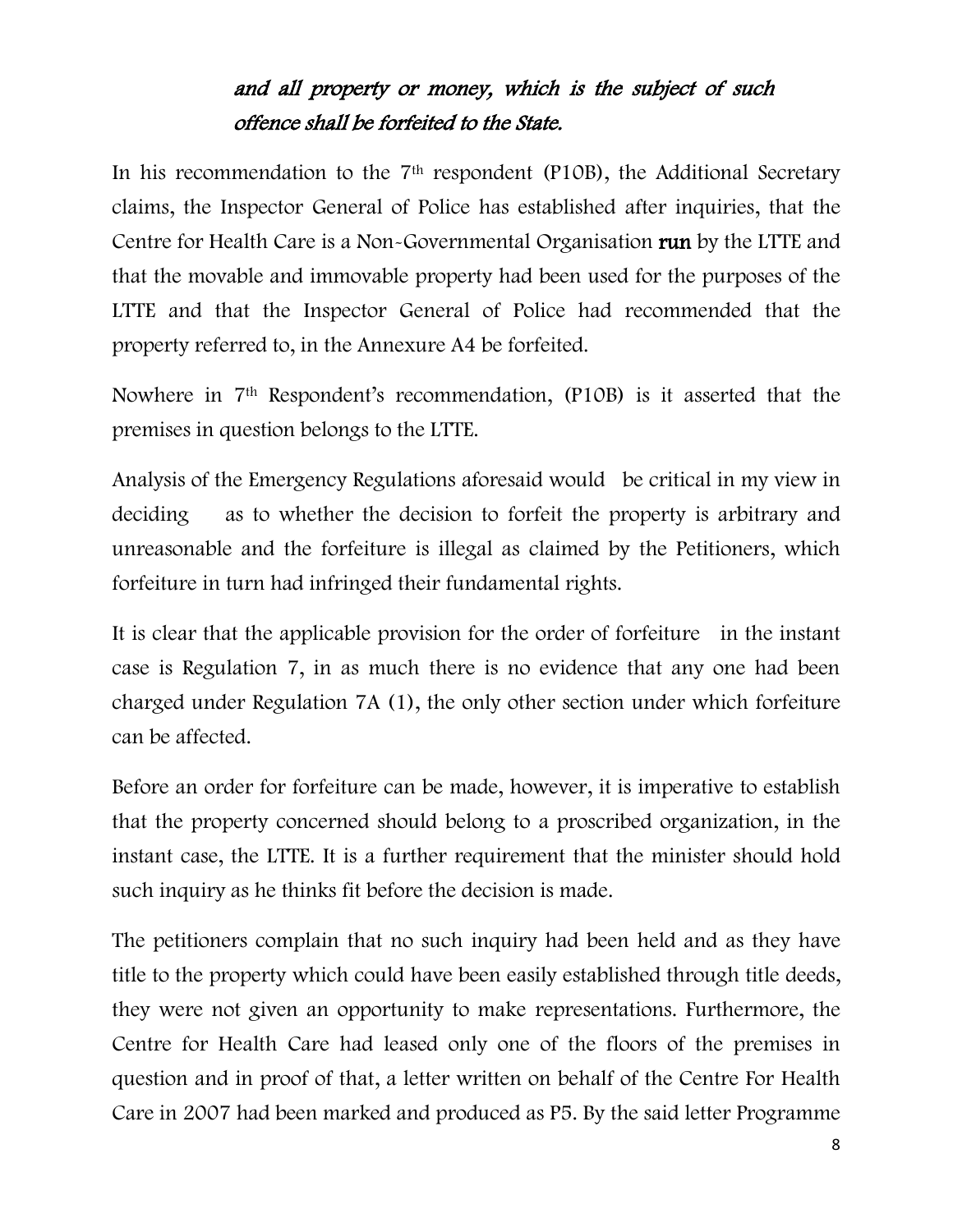Co-ordinator of Centre for Health Care had requested an extension of the lease of the premises 18/1, Chapel lane. This letter was written much before the relevant Emergency Regulations came into force.

I have given my mind to the objections filed on behalf of the 1st Respondent, the Officer-in-Charge of the TID and the only objections filed on behalf of the Respondents in this case. He asserts that the deed number 7143 was executed in transferring the property in favour of the Petitioners at a time both Petitioners were out of the country. This is a frivolous objection and shows the abysmal ignorance of the law. The presence of the buyer (transferee) is not a requirement to execute a deed of transfer and the absence of the Petitioners has no bearing on the execution of the deed or its validity.

The issue that this court has to answer is, did the minister hold the inquiry as required by the regulations and if so, did the minister go into the ownership of the premises 18/1, 1 Chapel Road Wellawatte before making the order of forfeiture.

Petitioners have, in these proceedings, furnished the title deed (P1), the survey plans (P2 and P2A), certificate of registration of ownership, issued by the Colombo Municipal Council (P2B1and P2B2) and statutory notice of assessment (P2C1- P2E3) and had argued that the petitioners are the lawful owners of the premises in issue. It was also contended on behalf of the Petitioners that as oppose to the material furnished on behalf of the Petitioners, the Respondents have failed to establish any nexus between the Centre for Health Care and the Petitioners, nor is there any material to say that the acquisition of the property had been financed by the LTTE.

In the objections filed on behalf of the 1st Respondent, it is pointed out that a sum of Rs. 5.7 million had been paid from a joint account held by one Iyampille Gunamalan and Karthigesu Sivanesharajah and the balance was paid in cash by Sivapragasam Vijayanesan, implying that the money that was paid to the seller did not come from the Petitioners. According to the Petitioners, however, the said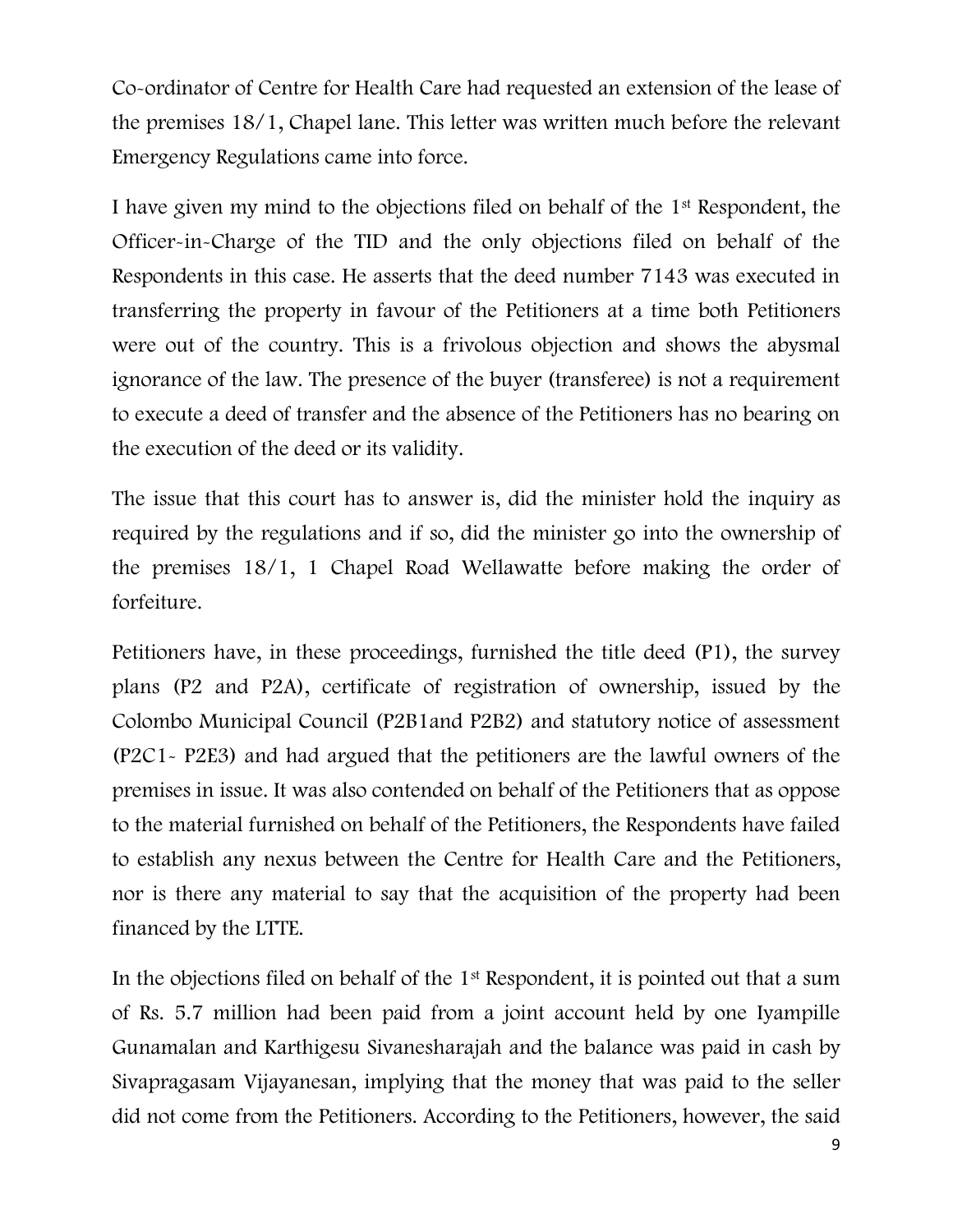Vijayanesan is a cousin of the 2nd Petitioner who had been entrusted with the property, the same to be looked after.

The basis, however, for the initial seizure of the property in issue, according to the 1st respondent, had been the suspicion that the property was being used for committing offences and for illegal activities. The 1st Respondent had averred in his objections that "Since it came to light that the property was being used for committing offences and for illegal activities the property was sealed as per the gazette notification No.1 of 2005 dated 13-08-2005".

The 1st Respondent, however, had not referred to what those offences are or whether any person who had any association with the Centre for Health Care, had been charged in a court of law. It is the assertion of the Petitioners that the persons arrested by the TID have been discharged without any one of them being firmly arranged. The Respondents have not refuted this position. When one considers the objections filed on behalf of the Respondents, one gets the impression that the respondents are implying that the monies that went into the purchase of the property did not come from the Petitioners.

The material placed before us, there is nothing to indicate that the basic requirements that the minister was required to adhere to under the Regulations had been followed in the instant case. Specifically, the fact that an inquiry was held by him. It was argued on behalf of the Petitioners that the 1<sup>st</sup> to the 6<sup>th</sup> Respondents had failed to place relevant facts before the Minister and there was a duty on the Respondents to appraise the President of the full facts of this matter and the Petitioner contend that what can be deduced from these facts is that no inquiry had been held.

The Emergency Regulation, no doubt impinges on the property rights of the citizens and an order of forfeiture of property is purely an exercise of administrative discretion. Therefore, the minister is required to hold an inquiry in to the matter before a decision is taken in terms of the applicable Regulation.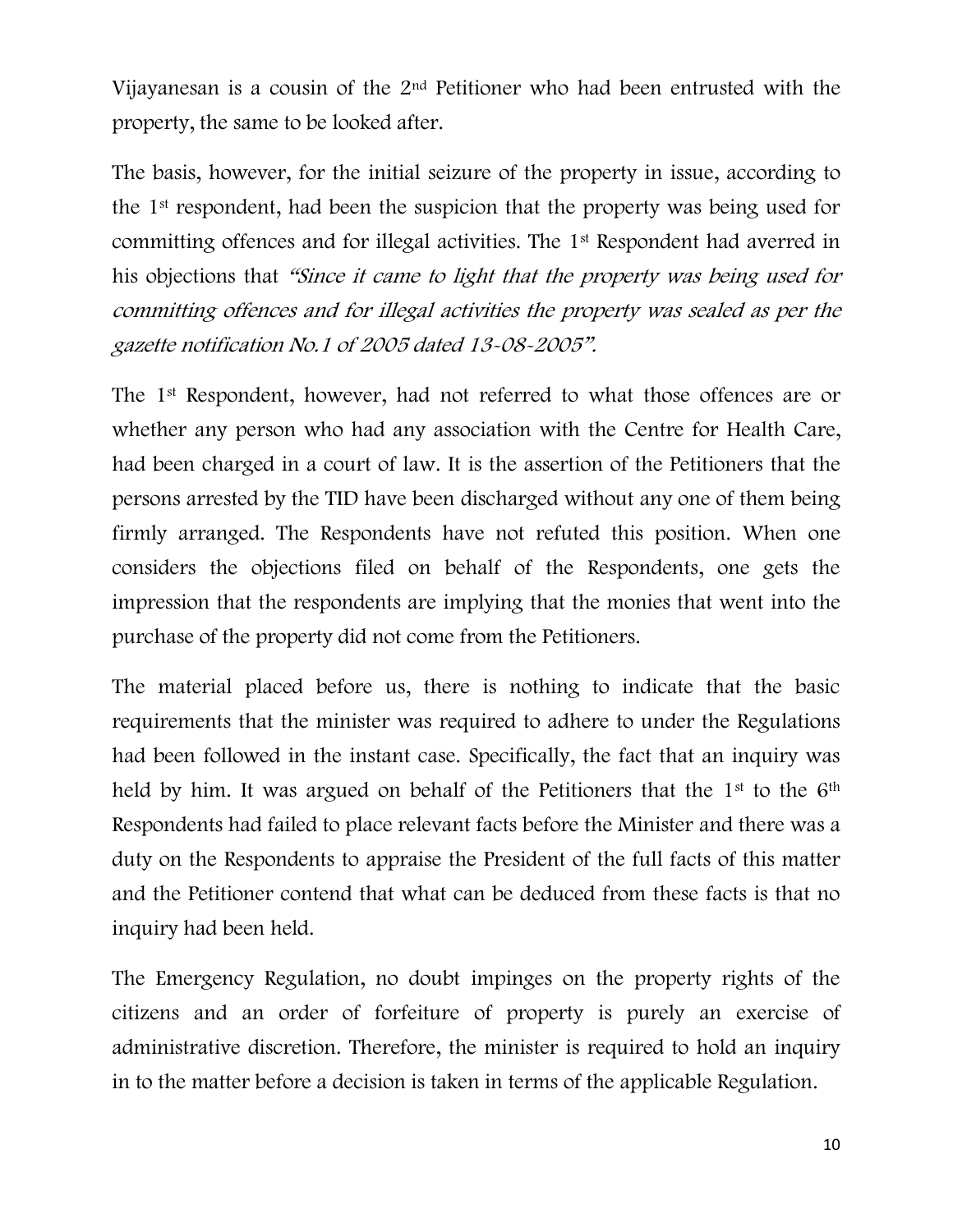House of Lords in the case of Padfield Vs, Ministry of Agriculture 1968 (A.C) 997 rejected the concept of unfettered executive discretion. Lord Denning signifying the duty to exercise the discretion according to law, stated that "the discretion of a statutory body is not unfettered. It is a discretion which is to be exercised according to law. That means at least this: the statutory body must be guided by relevant considerations and not by irrelevant." It appears that in the instant case number of relevant matters does not appear to have been considered. Specifically, failure on the part of the Respondent to establish any nexus between the Petitioners and the Centre for Health Care. When one peruses P10 C and P10E it appears that the Minister (his excellency the President) had acted on the unverified reports of the police and abdicating his authority had proceeded to make an order of forfeiture that is nothing more than mechanical.

It was strongly urged on behalf of the Petitioners that the Respondents (Police) had made wrong representations without a proper consideration of the materials before him stating that the property in question was owned by the Centre for Health Care, whereas the said property was owned by the petitioners on whose behalf the 1<sup>st</sup> floor bearing the assessment  $18/1 - 1/1$  was leased to the said Centre for the Health Care.

It also appears that his Excellency the President (in his capacity as Defense Minister) was misled by the 6th respondent in issuing an order to seize the premises by convincing that 18/1 Chapel lane Wellawatte was owned by the Center for Health Care. It was not disclosed to the President that the premises in question was owned by the petitioners and that there are no allegations against the petitioners of any involvement with the LTTE.

In view of the wording used in Regulation 7 (1) which specifically states that "where the Minister is satisfied, after such inquiry as it thinks fit.....", it is imperative that minister holds an inquiry before making an order to forfeit any property. Thus, the empowering Regulation requires the Minister to come to a specific finding objectively, that the property in question belongs to the proscribed organisation. In my view, it is important to consider whether an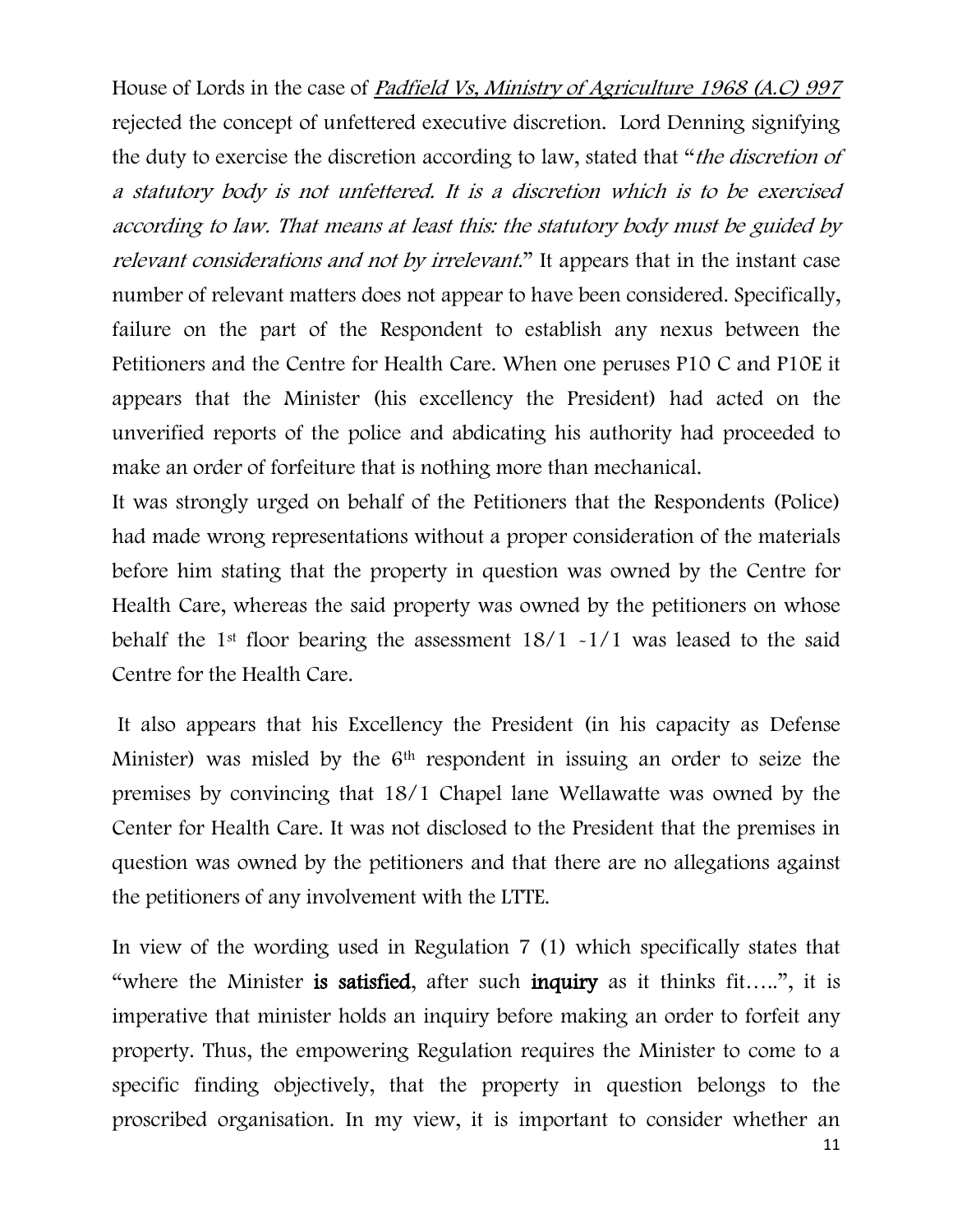inquiry was conducted by the Minster of Defense as per required by the regulation 7 (1) of the Gazette No.1583/12 dated January 7th 2009. The above regulation specifically states that "where the Minister is satisfied, after such inquiry as it thinks fit…..".

The legal definition of the term inquiry means the examination or investigation of facts or principles. There is no established degree of inquiry required by the Gazette. Also, the term "as it thinks fit" gives the discretion to the Minister to decide as to the extent of the inquiry that should be conducted and that could be varied from case to case.

In the material placed before this court there is nothing to say that the minister has arrived at such specific finding, hence in my view, there had been an error in the exercise of power by the minister in this instance.

In the case of The Manager, Government Branch Press Vs Beliappa AIR1979 SC <sup>429</sup>, in interpreting Article 14 of the Indian Constitution, Justice Bhagawathi held:- "In order to establish discrimination or denial of equal protection it is not necessary to establish the due observance of the law in the case of others who form part of that class in previous instances. The Rule of Law, which postulates equal subjection to the law, requires the observance of the law in all cases."

In the instance case the petitioners ought to have been afforded an opportunity to be heard or place any material in their favour and in my view, the term "inquiry" in Regulation 7 (1) postulates giving an opportunity to all parties that may be affected by an order of forfeiture. This court had consistently held that noncompliance of the rules of natural justice in particular the audi ultra partem rule tantamount to an infringement of fundamental rights under Article 12 (1). vide: Prassana Withanage V. Sarath Amunugama 2001 1SLR 391 and Jayawardena V. Dharani Wijeyathilke 2001 SLR 132

As to the exercise of power by authorities, Justice Mark Fernando remarked in the case of Bandara v. Premachandra 1994 1SLR 304 "Powers are conferred on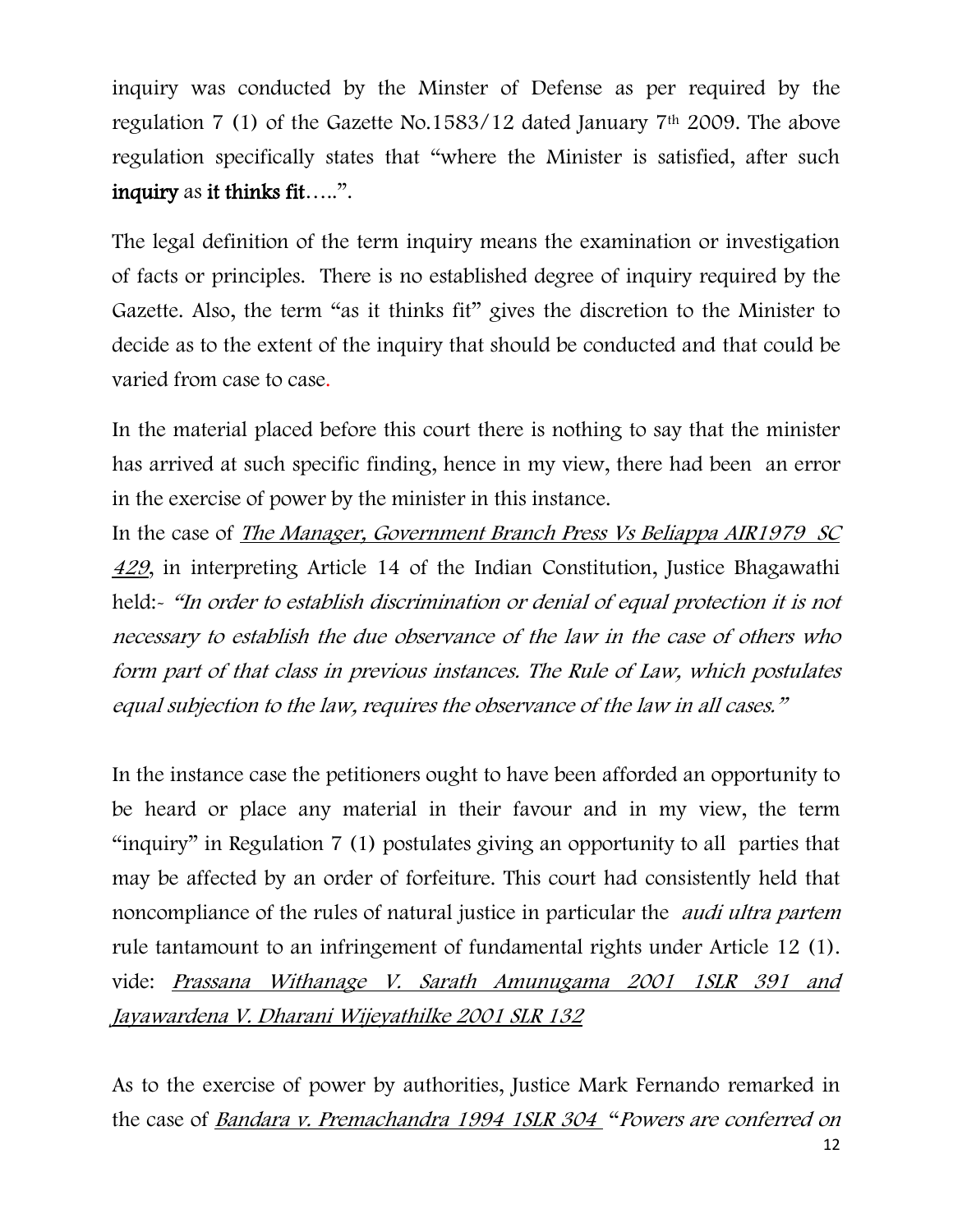various authorities in the public interest….. and their exercise must be governed by reason and not caprice; they cannot be regarded as absolute, unfettered, or arbitrary, unless the enabling provisions compel such a construction".

It would, in my view, pertinent to refer to the pronouncement made by His Lordship Justice Wanasundera in the case *Jayanetti v Land Reform Commission* 1984 2 SLR 172 wherein his lordship said:

"Article 12 of our constitution is similar in content to Article 14 of the Indian constitution. The Indian Supreme Court has held that Article 14 combines the English Law Doctrine of the Rule of Law with the equal protection clause of the 14<sup>th</sup> amendment to the US Constitution. We all know that the Rule of Law was a Fundamental principle of English Constitutional law and It was a right of the subject to challenge any act of the state from whichever organ it emanated and compel it is to justify its legality. It was not confined only to legalization, but extended to every class and category of acts done by or at the instance of the state. That concept is included and embodied in Article 12" Therefore, it is clearly evident that there is a violation of Article 12 (1) as a Fundamental right of the petitioners.

All attended facts and circumstances considered, I hold that the forfeiture of the Petitioners' property by the order (P10E) made by his excellency the President in his capacity as the Minister of Defense has infringed the petitioner's fundamental right under Article 12(1) of the Constitution, and the said order forfeiting the premises bearing assessment no. 18/1 Chapel Lane Wellawatte Colombo 6 in terms of Regulation 7(1) of the Emergency(proscription of the Liberation Tigers of Tamil Elam) Regulations 2009, is null and void and is hereby quashed.

In the course of the hearing of this matter it was submitted on behalf of the Petitioners that officers of the Terrorist Investigation Division of the police are still in occupation of the building. I make a further direction to the 1<sup>st</sup> to the 3<sup>rd</sup> Respondent and the 6B Respondent to take immediate steps to hand over vacant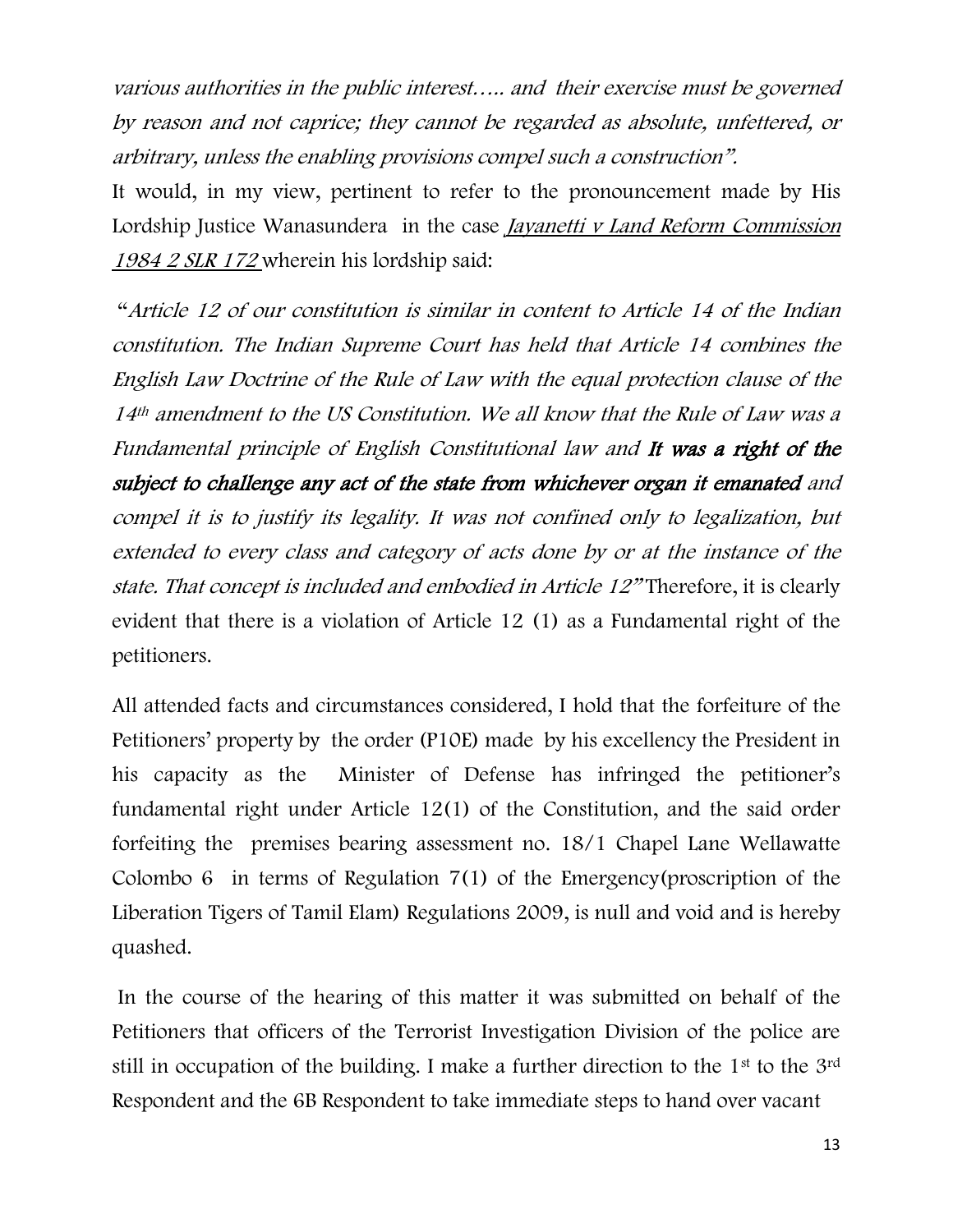possession of the premises aforesaid to the Petitioners, if this assertion is correct and in any event not later than eight (08) weeks from the date of this judgement.

The 1st to 3rd Respondent and the 7th Respondent have acted in total disregard of the essential requirements of justice in making the recommendation to His excellency the President. However, this does not appear it to have been done with any malicious intent against the Petitioners, hence I am of the view that, this is not an instance where the Respondents should be called to pay compensation personally.

I consider it is equitable to award the Petitioners a sum of Rupees five hundred thousand,  $(Rs.500,00/=)$  as compensation and are entitled to the cost of this application.

### JUDGE OF THE SUPREME COURT.

Justice Priayasath Dep P.C

I agree

CHIEF JUSTICE

Justice Anil Gooneratne,

I agree

### JUDGE OF THE SUPREME COURT